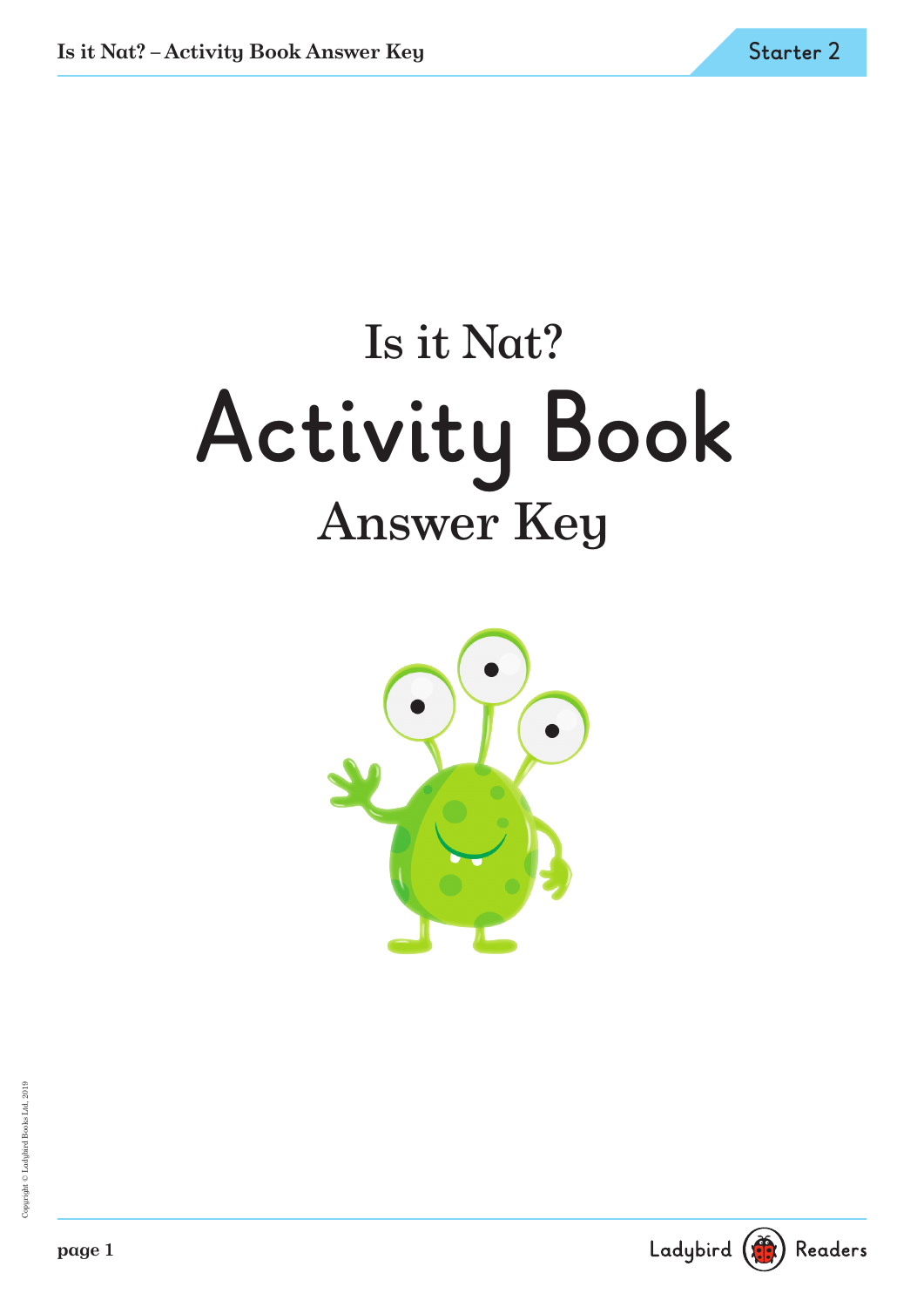



Ladybird ( Readers